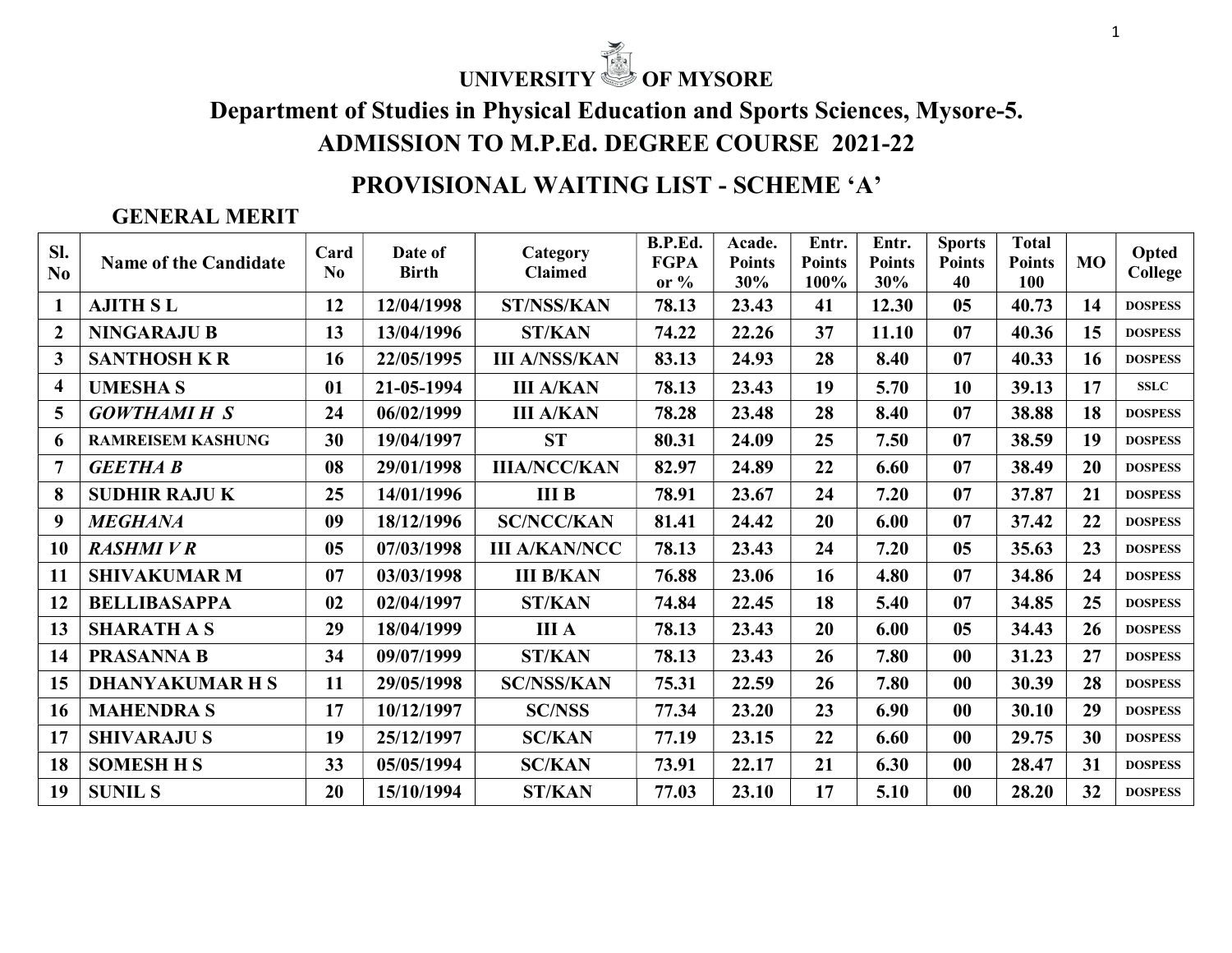#### SCHEDULED CASTE

| SI.<br>No | <b>Name of the Candidate</b> | $\bf Card$<br>No | <b>Date of</b><br><b>Birth</b> | Category<br><b>Claimed</b> | B.P.Ed.<br><b>FGPA</b><br>or $%$ | Academic<br><b>Points</b><br>30% | <b>Entrance</b><br>Points<br>in 100 $\%$ | <b>Entrance</b><br><b>Points</b><br>30% | <b>Sports</b><br><b>Points</b><br>40 | <b>Total</b><br><b>Points</b><br>100 | <b>Merit</b><br>Order |
|-----------|------------------------------|------------------|--------------------------------|----------------------------|----------------------------------|----------------------------------|------------------------------------------|-----------------------------------------|--------------------------------------|--------------------------------------|-----------------------|
|           | <b>SHIVARAJUS</b>            | 19               | 25/12/1997                     | <b>SC/KAN</b>              | 77.19                            | 23.15                            | 22                                       | 6.60                                    | 00                                   | 29.75                                | 30                    |
|           | <b>SOMESH H S</b>            | 33               | 05/05/1994                     | <b>SC/KAN</b>              | 73.91                            | 22.17                            | 21                                       | 6.30                                    | 00                                   | 28.47                                | 31                    |
|           | <b>SUNIL S</b>               | 20               | 15/10/1994                     | <b>ST/KAN</b>              | 77.03                            | 23.10                            | 17                                       | 5.10                                    | 00                                   | 28.20                                | 32                    |

#### SCHEDULED TRIBE - NO CANDIDATES - LIST EXHUSTED

| Sl.<br>N <sub>0</sub> | <b>Name of the Candidate</b> | Card<br>No | <b>Date of</b><br><b>Birth</b> | Category<br><b>Claimed</b> | B.P.Ed.<br><b>FGPA</b><br>or $\%$ | Academic<br><b>Points</b><br>30% | Entrance<br><b>Points</b><br>in 100 $\%$ | Entrance<br><b>Points</b><br>30% | <b>Sports</b><br><b>Points</b><br>40 | <b>Total</b><br><b>Points</b><br>100 | <b>Merit</b><br>Order |
|-----------------------|------------------------------|------------|--------------------------------|----------------------------|-----------------------------------|----------------------------------|------------------------------------------|----------------------------------|--------------------------------------|--------------------------------------|-----------------------|
|                       | <b>RAMREISEM KASHUNG</b>     | 30         | 19/04/1997                     | <b>ST</b>                  | 80.31                             | 24.09                            | 25                                       | 7.50                             | 07                                   | 38.59                                | 19                    |
|                       | <b>BELLIBASAPPA</b>          | 02         | 02/04/1997                     | <b>ST/KAN</b>              | 74.84                             | 22.45                            | 18                                       | 5.40                             | 07                                   | 34.85                                | 25                    |
|                       | <b>PRASANNA B</b>            | 34         | 09/07/1999                     | <b>ST/KAN</b>              | 78.13                             | 23.43                            | 26                                       | 7.80                             | 00                                   | 31.23                                | 27                    |
|                       | <b>SUNIL S</b>               | 20         | 15/10/1994                     | <b>ST/KAN</b>              | 77.03                             | 23.10                            | 17                                       | 5.10                             | 00                                   | 28.20                                | 32                    |

# CATEGORY I - NO CANDIDATES - LIST EXHUSTED CATEGORY II-A - NO CANDIDATES - LIST EXHUSTED CATEGORY II-B - NO CANDIDATES – LIST EXHUSTED

#### CATEGORY III-A

| SI.<br>No | <b>Name of the Candidate</b> | Card<br>N <sub>0</sub> | <b>Date of</b><br><b>Birth</b> | Category<br><b>Claimed</b> | B.P.Ed.<br><b>FGPA</b><br>or $\%$ | Academic<br><b>Points</b><br>30% | <b>Entrance</b><br><b>Points</b><br>in 100 $\%$ | Entrance<br><b>Points</b><br>30% | <b>Sports</b><br><b>Points</b><br>40 | <b>Total</b><br><b>Points</b><br>100 | Merit<br>Order |
|-----------|------------------------------|------------------------|--------------------------------|----------------------------|-----------------------------------|----------------------------------|-------------------------------------------------|----------------------------------|--------------------------------------|--------------------------------------|----------------|
|           | <b>GEETHA B</b>              | 08                     | 29/01/1998                     | <b>IIIA/NCC/KAN</b>        | 82.97                             | 24.89                            | 22                                              | 6.60                             | 07                                   | 38.49                                | 20             |
|           | <b>RASHMIVR</b>              | 0 <sub>5</sub>         | 07/03/1998                     | <b>III A/KAN/NCC</b>       | 78.13                             | 23.43                            | 24                                              | 7.20                             | 0 <sub>5</sub>                       | 35.63                                | 23             |
|           | <b>SHARATH A S</b>           | 29                     | 18/04/1999                     | <b>III</b> A               | 78.13                             | 23.43                            | 20                                              | 6.00                             | 05                                   | 34.43                                | 26             |